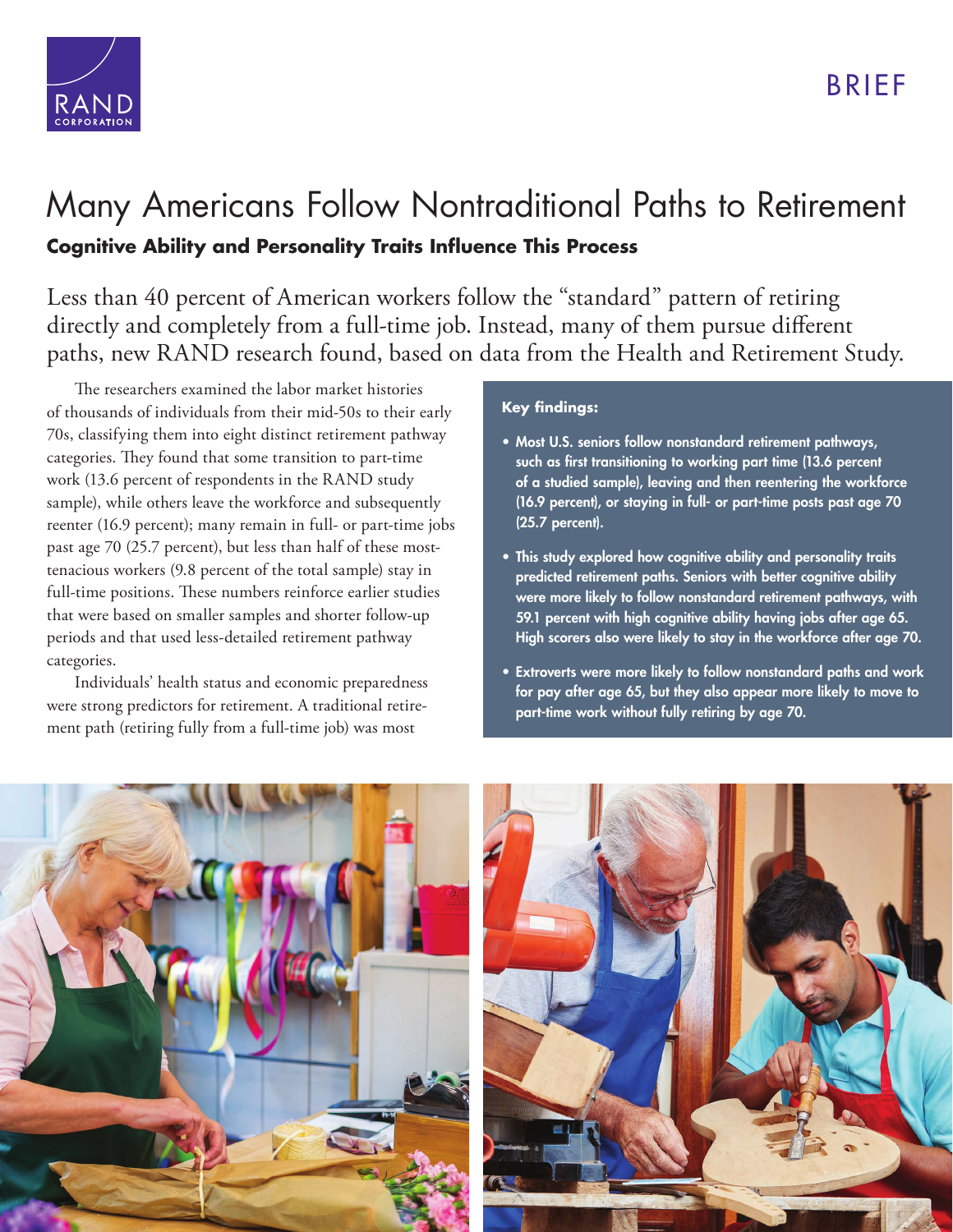PATHWAYS TO RETIREMENT Demographic factors include gender race/ethnicity education marital status cognitive ability neuroticism extroversion agreeableness conscientiousness openness to experience

Health factors include

functional limitations depression private health insurance Economic factors include

Psychological factors include

pensions wealth income occupation job tenure

common among those who had access to defined benefit pensions. This was not surprising because these retirement plans often incentivize individuals to retire at predefined retirement ages. Similar to what earlier research studies found, the RAND study also found that those in bad health, as well as those who had more private savings, were more likely to retire earlier.

An innovative aspect of the RAND study was an examination of the role of cognitive abilities and five personality traits, such as extroversion, neuroticism, and conscientiousness. These psychological factors predict many important early life decisions, such as physical activity or smoking, but little prior research has investigated how they relate to retirement. The study team found that seniors with better

cognitive ability, as measured by an assessment emphasizing working memory, were more likely to follow nonstandard retirement paths: 59.1 percent of those with high cognitive ability had jobs after age 65, while only 51.6 percent of those with low cognitive ability did. High scorers also were more likely to stay in the workforce after age 70, in part- or fulltime work.

After the researchers controlled for other possible factors, extroverts were more likely to follow nonstandard paths and work for pay after age 65. But they appeared more likely to move into part-time jobs without fully retiring by age 70. Those scoring higher on agreeableness and those scoring lower on conscientiousness tended to leave the workforce sooner, although these effects were weaker and less consistent.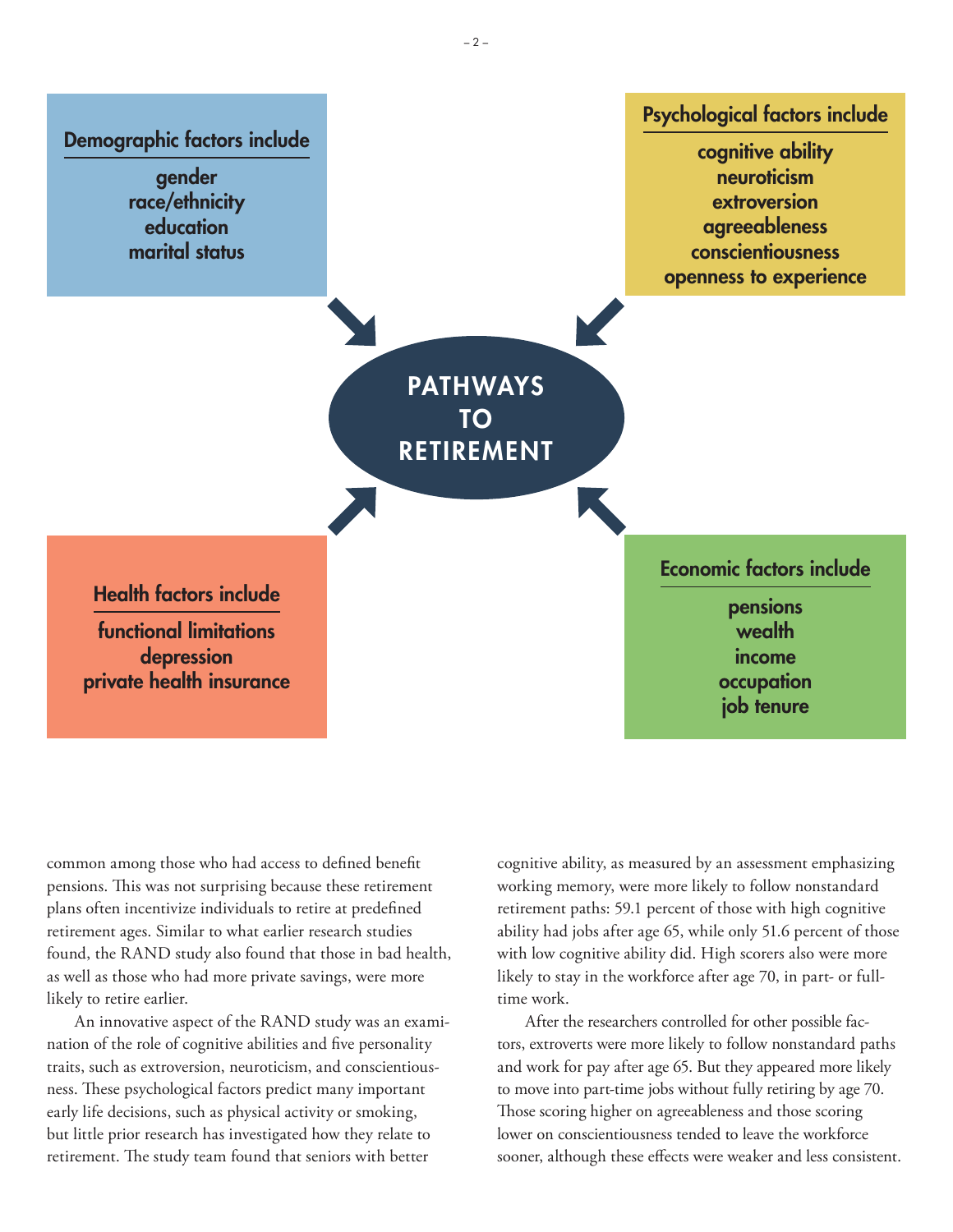Whether these observed patterns reflect causal effects of the psychological factors on retirement was not possible to determine from the data.

When seniors in their 50s were asked whether they expected to work longer, those with higher cognitive ability reported greater chances of working full time after age 62, but not necessarily after age 65. Extroversion was not a significant predictor of retirement expectations, after the researchers controlled for other factors. But those displaying greater openness to experience reported significantly higher expectations of working longer.

The discrepancy between seniors' expectations and their observed retirement paths suggested that unforeseen events or changes likely play a role in shaping retirement outcomes in ways that appear to interact with cognition and personality. However, the RAND study did not have further information to explain this discrepancy.

This research underscores the potential in considering psychological factors, such as cognitive abilities and personality, as additional factors affecting part-time employment status and retirement adjustment. There is growing interest among policymakers to find ways for people to work longer. As younger cohorts live longer, individuals might need to extend their working lives to maintain their living standards. Moreover, having individuals work longer would reduce financial pressures on public programs, such as Social

Security and Medicare. Policies that aim to induce people to work longer might be more effective if they consider the substantial heterogeneity in retirement pathways and how they are related to individual characteristics. For example, if more-extroverted (and perhaps less-agreeable) individuals are more likely to work longer part time than full time, that finding might suggest that these individuals could benefit from more-flexible working conditions.

While more research is needed to understand links between psychological factors and work-to-retirement pathways, as well as how these links vary by occupations and other work characteristics, the RAND findings may be helpful in informing policies to help people work longer. Perhaps the most-promising findings in this study regard older workers' strong trend toward part-time work—and not quitting work altogether. This fact could help address both challenges of age-related declining cognitive capacity and changing priorities: Part-time or self-employment later in life might help seniors spend more time with family and friends. Fostering such opportunities (and determining whether less-extroverted individuals would also desire such work but perhaps are less successful at obtaining it) could help people work longer. Lawmakers might also want to consider policies to incentivize employers to offer more-flexible working conditions, which older workers may find particularly attractive.